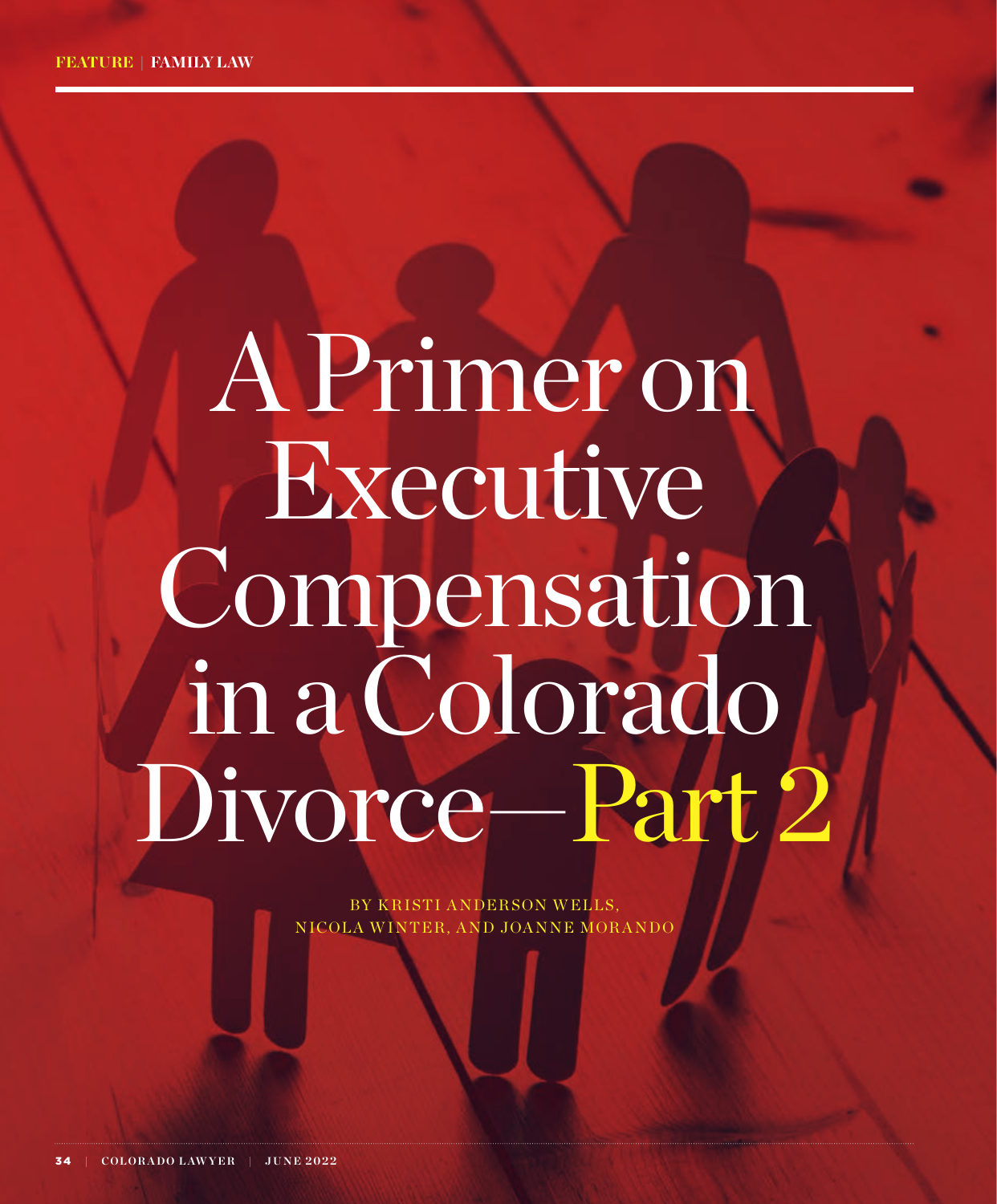*This two-part article discusses executive compensation issues in Colorado dissolution of marriage proceedings. Part 1 set forth a multi-step process for characterizing and dividing stock rights such as options, restricted stock, restricted stock units, performance-based awards, and nonqualified deferred compensation. This part 2 addresses limitations on dividing executive compensation awards, looks at tax issues to be aware of when the awards are divided, and analyzes whether the awards are income for support purposes.*

s discussed in part 1 of this article,<sup>1</sup><br>all marital property in a Colorado<br>dissolution of marriage or legal<br>separation, including executive<br>compensation, must be divided equitably all marital property in a Colorado dissolution of marriage or legal separation, including executive between the parties.<sup>2</sup> Part 1 set forth a three-part process for determining whether an executive compensation award is property, what portion of an award is marital versus separate property, and how to value and allocate the marital portion of the award.

This part 2 addresses limitations on dividing awards, tax considerations to be aware of when allocating awards, and whether and to what extent awards constitute income for support purposes.

### A Recap of Executive Compensation

"Executive compensation" as discussed here refers to benefits typically offered to highly compensated employees, executives, officers, and directors. These benefits focus on providing rewards in exchange for results and vary widely from employer to employer. The awards may be in the form of (1) options, restricted stock units, or restricted stock, which link payouts to increases in stock price; or (2) performance or incentive awards, such as cash or stock rights delivered upon the attainment of certain benchmarks. In addition, nonqualified deferred compensation plans may permit or require employees to defer awards or compensation to a later date.

Qualified deferred compensation plans such as IRC § 401(k) plans or IRC § 401(a) defined benefit pension plans are outside the scope of this article.

 $66$ 

Equal division in kind also allows the parties to avoid the expense and risk associated with having an award valued. If the award is not split equally between the parties, the award should be valued.

,,

# Limitations on Dividing Executive Compensation

Once an executive compensation award is determined to be marital property, the next step is to allocate the marital portion of the award. As described more fully in part 1, courts have a number of options when determining whether to value an executive compensation award and how best to allocate it between the parties. Several factors must be addressed when deciding how and when to divide executive compensation.

First, all governing documents must be reviewed to determine whether there are restrictions on transfer before vesting. If an executive compensation award is divisible before vesting, it is preferable to divide the award in kind between the parties. If the award is split equally between the parties, each spouse will share equally in the risk of loss or gain. Equal division in kind also allows the parties to avoid the expense and risk associated with having an award valued. If the award is not split equally between the parties, the award should be valued.

 Next, practitioners must familiarize themselves with the statutory and plan limitations on transfer of executive compensation awards. For example, IRC § 409A limits when executive compensation may be distributed. Plans and participants who violate this section face dire consequences: the value of the compensation deferred by each participant under the plan will be included in the participants' gross income, plus penalties.3 Needless to say, no employer or plan administrator will permit a distribution in violation of § 409A because a catastrophic plan failure would result. Thus, court orders and mediated settlements must conform with the timing and distribution rules in statutes and plan documents.

Executive compensation plans subject to § 409A may, but are not required to, permit early distribution of benefits to a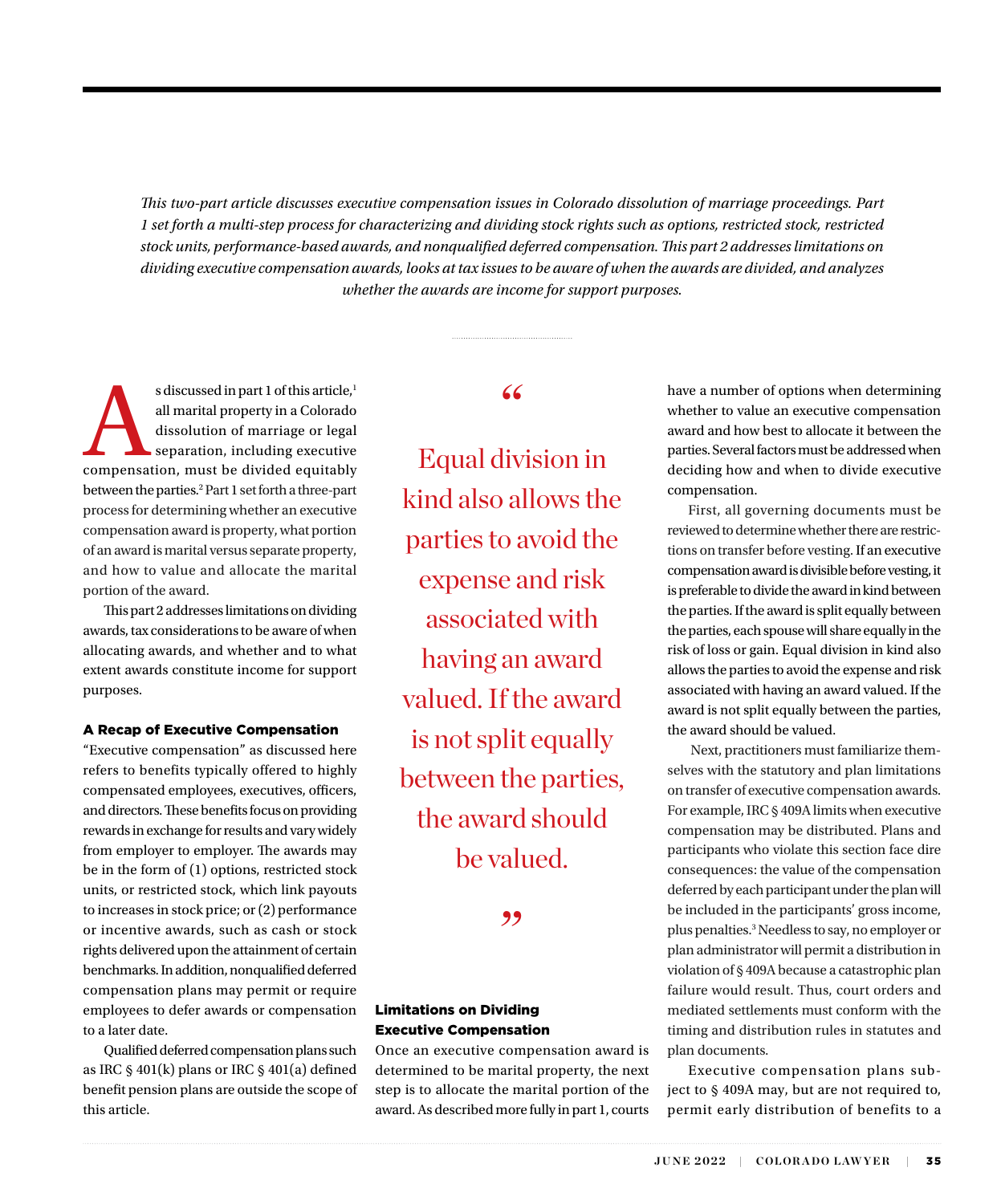

"

As a result, for the most part, executive compensation is considered income for support purposes. But deciding whether and when an award is income could be complicated.

,,

spouse pursuant to a domestic relations order (DRO).4 A DRO conforms generally with the form required for qualified domestic relations orders that family law practitioners use to divide qualified retirement plan benefits.<sup>5</sup> Practitioners should review the plan documents (including the summary plan description) and award agreement, and consider consulting with the plan administrator to determine whether a DRO may be used to effectuate distribution in divorce. If this option is not available under a given plan, a constructive trust (discussed below) should be put in place to protect the non-employee spouse's share of the award until distribution occurs.

In addition, holders of incentive stock options issued under IRC §§ 421 and 422 cannot transfer the options other than by will or the laws of descent.<sup>6</sup> This transfer limitation will be reflected in the plan documents. Similarly, restricted stock awards cannot be transferred until after vesting occurs. As a result, practitioners must familiarize themselves with governing plan documents and understand whether and to what extent a distribution can be made to the nonemployee spouse at the time of the divorce.

If the plan or a statute prohibits transferring an award until vesting takes place, a constructive

trust may be imposed.7 Under a constructive trust, the employee spouse continues to own the award until the non-employee spouse's share can be distributed. The employee has a fiduciary duty to manage the non-employee spouse's share of the award with care and in the same manner as the employee spouse manages his or her own share of the award.

## Tax Issues Implicated when Allocating Awards

When a constructive trust is imposed on certain executive compensation awards, the employee spouse will be taxed on the entire award when the award becomes taxable. Where the non-employee spouse's share of the award is taxed to the employee spouse, the non-employee spouse should be required to reimburse the employee spouse for the taxes allocable to the non-employee spouse's share of the award.

Accordingly, understanding when different types of executive compensation will be taxed is an essential part of analyzing this form of property in divorce. Options are taxed differently depending on whether they are incentive stock options or non-statutory stock options. Incentive stock options are taxed when the stock sale occurs, not on the date of the grant or the date of exercise.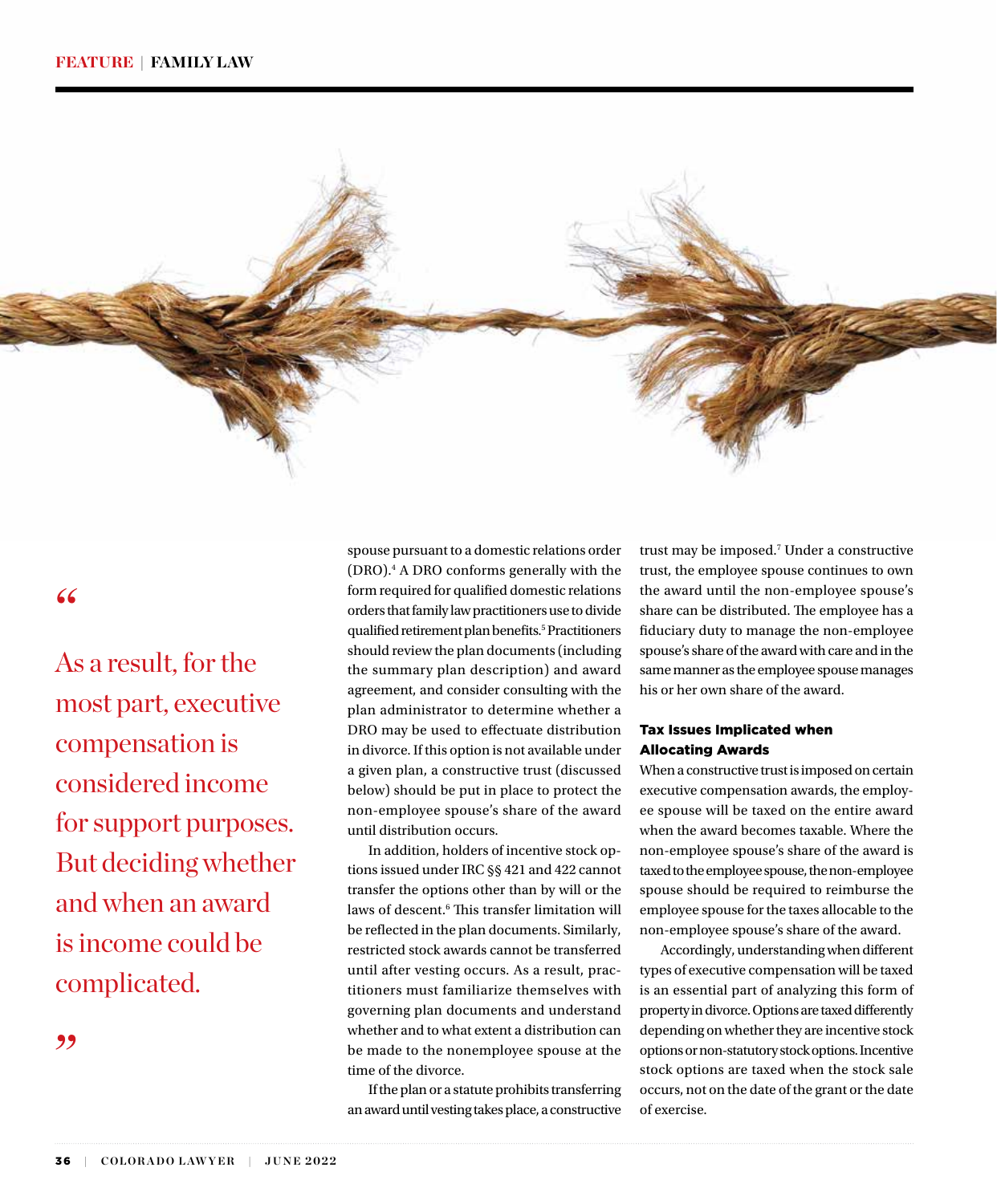Non-statutory stock options are a bit more complicated; those with a readily ascertainable value are taxed as ordinary income at the time of exercise<sup>8</sup> and again, when sold, at capital gain rates.9 Holders of non-statutory options that do not have a readily ascertainable value are taxed on the fair market value of the stock received at the time of exercise, less the amount paid at exercise.10

Under IRC § 83(b), recipients of both non-statutory option awards and restricted stock awards may be eligible to elect to be taxed at the time the stock is sold on the value of the stock determined as of the date of grant.<sup>11</sup> A  $\delta$ 83(b) election affects the tax calculation both for valuation and allocation purposes.

Nonqualified deferred compensation is subject to FICA (Old Age, Survivors, and Disability Insurance and Medicare) and FUTA (federal unemployment tax) payroll taxes.<sup>12</sup> Depending on how the deferred compensation plan is structured and whether the general or special rules apply, FICA and FUTA may be withheld at the time the compensation is deferred into the plan<sup>13</sup> or when the benefits are actually or constructively received.14 Further, distributions from a deferred compensation plan are considered wages subject to withholding.15 If the withholding rates of the employee spouse and the non-employee spouse are different, a tax true-up between the parties may be appropriate.

### Executive Compensation as Income

The definition of "gross income" for child support and maintenance purposes is broadly inclusive and encompasses income from any source.16 The few exceptions from gross income include child support, certain public benefits, income from additional jobs in excess of 40 hours per week, certain Social Security benefits, and earnings on retirements accounts not taken as distributions.17 As a result, for the most part, executive compensation is considered income for support purposes.<sup>18</sup> But deciding whether and when an award is income could be complicated.

### *The Double Dip*

Colorado law does not directly address "double dipping" in the context of executive compensation in a divorce.<sup>19</sup> Absent any prohibition on double dipping, executive compensation awards may be characterized both as property to be divided in the divorce and income from which support will be paid. However, Colorado domestic relations courts are courts of equity.

# $66$

Thus, at least with respect to stock options, Colorado courts have declined to include unvested awards in income for support purposes. The necessary corollary is that vested options should be considered when determining income for support purposes.

# ,,

Therefore, if the employee spouse's executive compensation awards are divided as part of the marital estate, practitioners may legitimately argue that it is inequitable for the non-employee spouse to receive a portion of the awards in the property division and support based on the same asset.

### *Unvested Versus Vested Awards*

Income expected to be received from stock awards may also have to be calculated. Currently, there is a dearth of guidance in Colorado on how to perform this calculation for restricted stock or restricted stock unit awards, but several cases address when to include stock options in income for support purposes.

For example, the Court of Appeals has held that where a husband received stock options in return for services and as an incentive for continued employment, and the options vested at 20% per year, his income had to be calculated based on the actual income he realized from the exercise of his options.<sup>20</sup> Similarly, the Court of Appeals has stated that "a spouse's stock options from an employer are included in gross income for child support purposes only to the extent that the options have already been exercised at the time child support is determined."21 In both circumstances, the Court of Appeals' holdings required the options to be vested and exercised before income could be taken into account for support purposes. Thus, at least with respect to stock options, Colorado courts have declined to include unvested awards in income for support purposes. Similarly, even vested options cannot be included in income until the options are actually exercised.

### *Income Averaging*

For awards of an unknown amount, such as annual bonuses that vary from year to year, Colorado courts have several options. Where a parent's income substantially fluctuates, courts may consider past earnings or an average of past earnings when calculating income for support purposes.22 Courts may follow the same approach where there is conflicting evidence regarding the amount of a parent's income*.* 23 Where future bonuses are not guaranteed, it is not an abuse of discretion for courts to decline to estimate the amount of possible future bonuses for present support calculations.<sup>24</sup>

# *Harmonizing the Treatment of Options and Bonuses*

Colorado treats bonuses and stock options differently because the former may be averaged according to past awards, while the latter cannot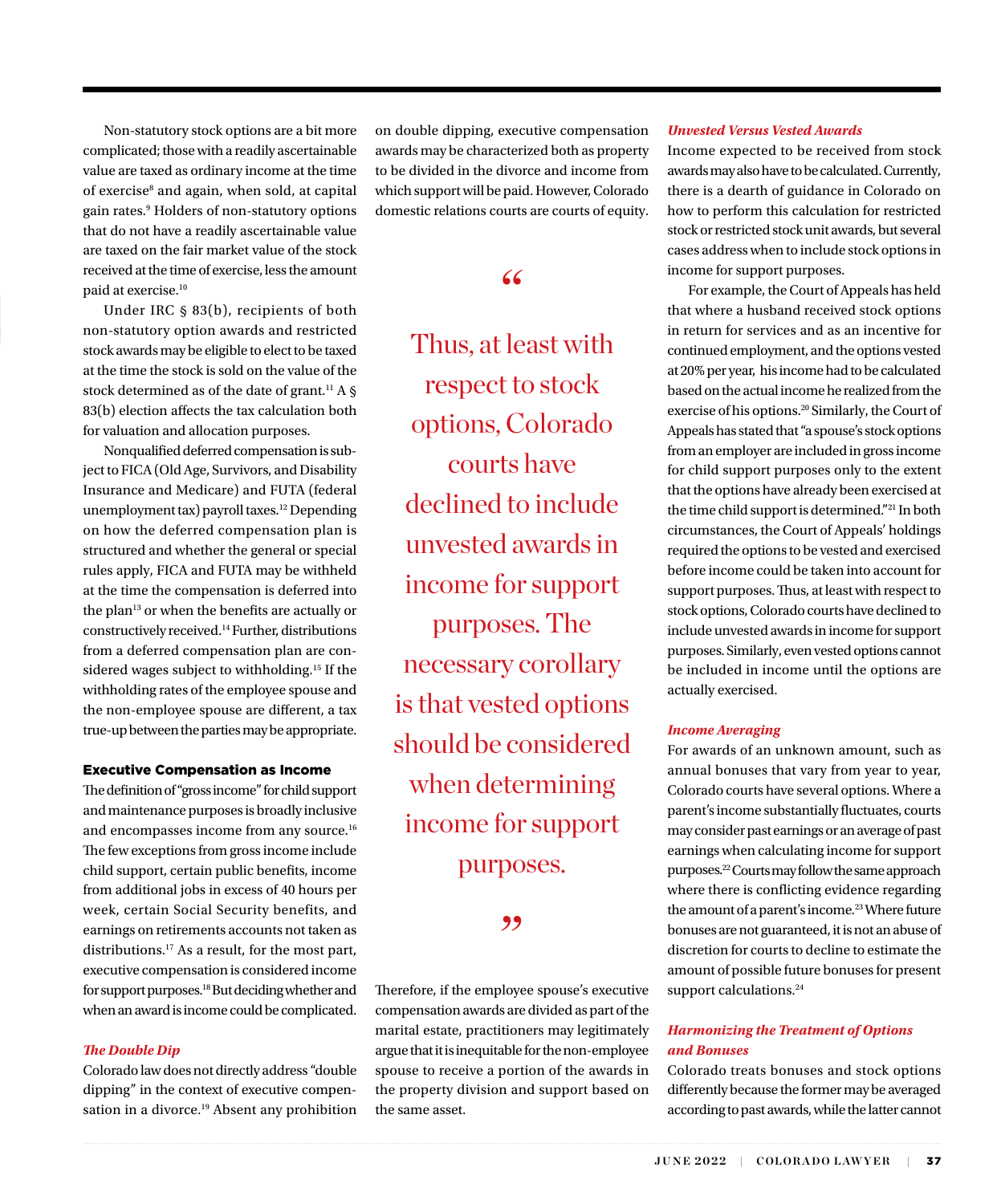# "

Statutory and case law along with plan documents guide the characterization of executive compensation awards as property versus mere expectancy and marital versus separate property and provide clear instructions for valuing and dividing awards.

,,

be included in income for support purposes until the date exercised. In practice, courts may be more comfortable valuing bonuses—which have a historical track record—than stock options, whose valuation requires predicting the stock price in the future.

For example, a court provided with a history of bonuses paid may make an income determination based on facts that have already occurred, finding that, going forward, a sufficient history of regular bonuses justifies the inclusion of a bonus in income for support purposes. Alternatively, the court may decide that the history of bonuses is too short, too varied in amount, or too speculative to support a determination that bonus income should be included for support purposes.

On the other hand, a court attempting to predict the future net income a party could receive from the exercise of existing stock options faces several additional complicating factors. The court has no way to predict (1) when the options will be exercised, (2) the price of the underlying stock on the date of exercise,<sup>25</sup> or (3) whether there will be future options awards and, if so, what the date of grant price will be.<sup>26</sup>

That said, the practice of projecting income by averaging historical bonuses can be applied to stock options where the court averages a party's income received from past exercises of stock options instead of attempting to predict future

income from options that have not yet been exercised. In this determination, a judge would be expected to consider the historical volatility of the stock price and whether unexercised option awards exist. If no unexercised awards or guaranteed future awards exist when a judge makes an income determination, including past income from the exercise of options in income for support purposes would likely be unwarranted.

### *Deferred Compensation*

Colorado excludes from income contributions to an unfunded deferred compensation plan, where the participant does not voluntarily make such contributions, has no control over the funds, and cannot withdraw funds until after retirement.<sup>27</sup>

Where the participant is not required to defer compensation, but may elect deferral, guidance is scarce in Colorado. The simplest argument is that deferred compensation is income for support purposes when it is included in the participant's income for tax purposes. Deferred compensation plans are intentionally drafted to avoid taxation on the amounts deferred until the date of distribution. It would be rare to find deferrals being made into such a plan after constructive receipt of the compensation, since to do so would negate the tax benefit to the participants.

However, it is possible to imagine the owner-spouse of a closely held company putting a defective deferred compensation plan in place to shield income from inclusion for support purposes. Practitioners concerned about this sort of abuse should look at whether the plan is funded or unfunded, whether the deferral election was made during the pendency of the dissolution or legal separation action, whether the participant has any power to accelerate receipt of the funds once deferred under the plan, and the timing of distributions from the plan. If the terms of a deferred compensation plan do not effectively defer compensation for tax purposes, further investigation is warranted.

### Conclusion

The complexities associated with dividing executive compensation in a Colorado divorce are not insurmountable obstacles. Statutory and case law along with plan documents guide the characterization of executive compensation awards as property versus mere expectancy and marital versus separate property, and they provide clear instructions for valuing and dividing awards. But practitioners must thoroughly understand restrictions on the distribution of executive compensation before vesting, tax issues, and whether executive compensation is treated as income for support purposes to properly address executive compensation in divorces.